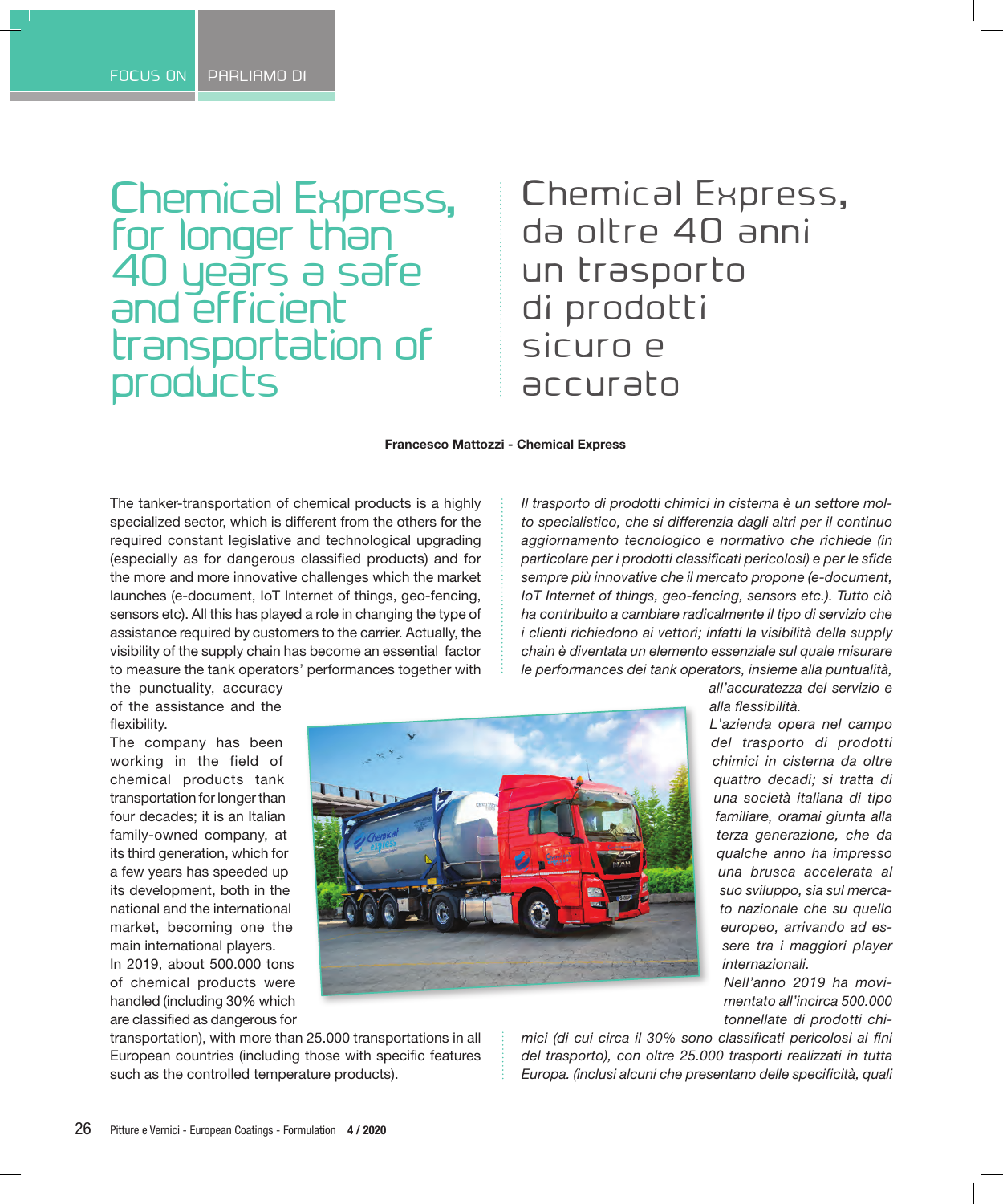Earlier than expected, when the environment concern was just a slogan for a few ecologists, besides the on road transport, the Chemical Express company started investing also in the intermodal one (railway and ship), thus contributing to the  $CO<sub>2</sub>$  decrease and increasing the safety through the reduction in the road heavy duty vehicles (with the intermodal transport the road



circulation is limited to the last mile, from the harbour or railway terminal to the customer, thus allowing a cost reduction for the customers).

This ecological awareness has lead the company to be one of the founder members of Alis, the logistic association for the sustainable intermodability; this group, promoted by the Grimaldi shipping company, thanks to more *ad esempio i prodotti a temperatura controllata).* 

*In anticipo sui tempi, quando il rispetto dell'ambiente era solo uno slogan riservato a pochi ecologisti, oltre al trasporto via strada, la Chemical Express ha iniziato ad investire anche in quello intermodale (ferroviario e marittimo), contribuendo in tal modo a ridurre le emissioni di CO2 , aumentando la sicu-*

*rezza attraverso la riduzione dei veicoli pesanti circolanti su strada (con il trasporto intermodale la circolazione su strada è limitata all'ultimo miglio, dal porto o terminal ferroviario al ricevitore) e consentendo inoltre una riduzione dei costi per la propria clientela. Questa sensibilità verso l'ambiente, ha portato l'azienda ad essere tra i soci fondatori dell'Alis, l'associazione logistica dell'intermodalità sostenibile;*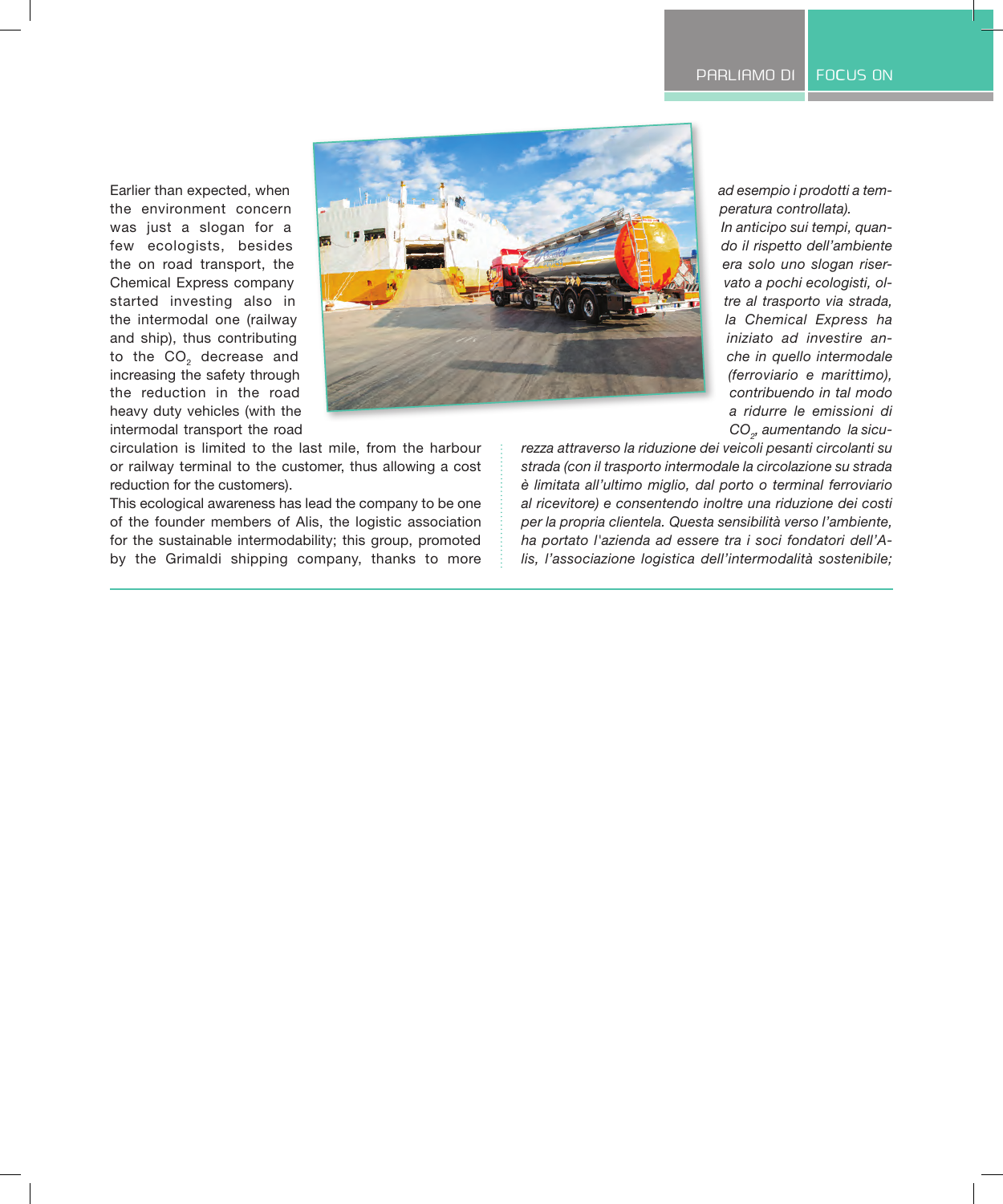than 1400 subscriptions, reports all the ideas coming from the world of logistics promoting the sustainable logistics. Furthermore, Chemical Express takes part in the Responsible Care Programme, promoted by ECTA (Association of the European Chemical transporters), which, in line with the CEFIC (Association



*questo gruppo, promosso dalla società di navigazione Grimaldi, grazie agli oltre 1400 iscritti, si fa portavoce di quel mondo della logistica più attento allo sviluppo sostenibile. Inoltre la Chemical Express è membro del programma Responsible Care promosso dall'ECTA (associazione dei trasportatori chimici*

of the European chemical manufacturers) has established the guidelines concerning CO<sub>2</sub> emissions measurements related to the transport activities which have been carried out aiming at decreasing them, through effective solutions or through an effective use of resources and fuel, minimizing waste, but also aiming at the cooperation with Government and international Institutions.

At present, thanks to the vehicles fleet of more than two thousand units, including about 1600 tank containers (the most versatile vehicle allowing the railway, road and ship transport) Chemical Express, which has taken its first step only on the national market, currently offers its services on the European routes, mainly Benelux, Spain, Germany, and France, but also the Eastern and Northern countries, Great Britain, Russia and Turkey, in addition to the National market with all regions which are directly involved, including Sardinia and Sicily.

The constant technological innovations together with the latest devices to increase safety standards for drivers are the main principles leading the company to invest every year in the modernization of its fleet; among these, the assisted braking and the lane change warning for tractors or those which are found in the tank containers and road tankers, such as:

- The "Round operator", that is a valve located on the lower side of the tank, hence the name, rather than on the rear side, allows us to put it under pressure, thus avoiding that the driver has to get on the vehicle and consequently removing the potential risk of falling (even if the Chemical Express greatly supports the training of its workers and therefore drivers are trained to learn how to work at height, to use individual protection equipments etc.).
- The "life line" which allows the drivers, when they are not at customers or storage area loading or unloading installations, to be able to anchor their harness to the lifeline on the tank, so that the operations carried out at height can

*europei) che in accordo con il CEFIC (Associazione dei produttori chimici europei) ha stabilito delle linee guida*  riguardo la misurazione delle emissioni di CO<sub>2</sub> legata all'at*tività di trasporto svolte, con l'obiettivo di contenerle o con soluzioni che possano ridurle, l'utilizzo efficiente di risorse e carburanti minimizzando gli sprechi, la cooperazione con istituzioni governative ed internazionali.* 

*Attualmente, grazie alla flotta veicolare che conta oltre duemila unità, di cui circa 1600 tank containers (il mezzo più versatile che permette la spedizione via ferroviaria, stradale e marittima) la Chemical Express, che ha mosso i primi passi unicamente sul mercato nazionale, attualmente offre i propri servizi su tutte le rotte europee, principalmente Benelux, Spagna, Germania e Francia, ma anche paesi dell'Est, paesi nordici, Regno Unito, Russia e Turchia, oltre che al mercato domestico, con tutte le regioni servite capillarmente, incluse Sardegna e Sicilia.* 

*Il continuo ammodernamento tecnologico unitamente ai più nuovi dispositivi atti ad aumentare la sicurezza per gli autisti, sono i principi ispiratori con cui l'azienda investe ogni anno nel rinnovamento della proprio flotta; tra questi, la frenata assistita e l'avvisatore di cambio di corsia per i trattori, oppure quelli presenti sui tank containers e cisterne stradali:* 

- *- Il 'ground operator', ossia una valvola posta sul lato inferiore del tank, da qui il nome, anziché sul lato superiore, che ne permette la messa a pressione, evitando così che l'autista debba salire sul veicolo ed annullando di conseguenza il potenziale rischio di caduta (anche se Chemical Express è molto sensibile alla formazione del proprio personale e quindi per gli autisti sono organizzati corsi per il lavoro in altezza, per l'utilizzo dei dispositivi di protezione individuale, etc.).*
- *- La "linea vita" che consente agli autisti, quando non presenti presso le installazioni di carico o di scarico dei clienti o dei depositi, di poter ancorare la propria imbracatura alla linea vita presente sul tank, in modo che le operazioni svolte in altezza, possano essere svolte con il massimo*